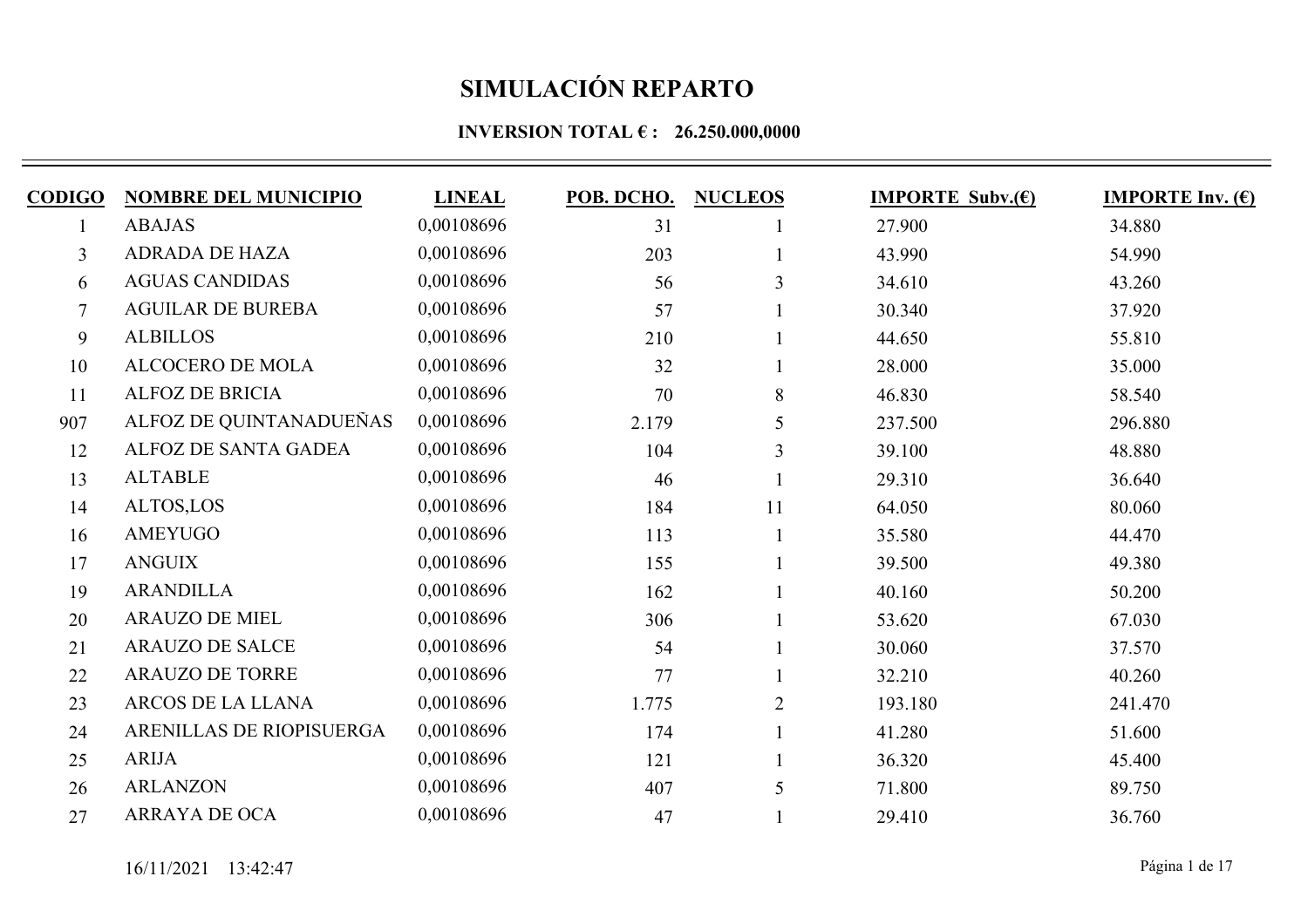| <b>CODIGO</b> | <b>NOMBRE DEL MUNICIPIO</b>   | <b>LINEAL</b> | POB. DCHO. | <b>NUCLEOS</b> | <b>IMPORTE Subv.(E)</b> | <b>IMPORTE Inv.</b> $(\epsilon)$ |
|---------------|-------------------------------|---------------|------------|----------------|-------------------------|----------------------------------|
| 29            | <b>ATAPUERCA</b>              | 0,00108696    | 166        | $\overline{2}$ | 42.710                  | 53.390                           |
| 30            | <b>AUSINES, LOS</b>           | 0,00108696    | 133        | $\overline{2}$ | 39.630                  | 49.540                           |
| 32            | AVELLANOSA DE MUÑO            | 0,00108696    | 106        | 4              | 41.470                  | 51.840                           |
| 33            | <b>BAHABON DE ESGUEVA</b>     | 0,00108696    | 79         |                | 32.400                  | 40.500                           |
| 34            | <b>BALBASES,LOS</b>           | 0.00108696    | 319        |                | 54.840                  | 68.550                           |
| 35            | <b>BAÑOS DE VALDEARADOS</b>   | 0,00108696    | 333        |                | 56.150                  | 70.190                           |
| 36            | <b>BAÑUELOS DE BUREBA</b>     | 0.00108696    | 35         |                | 28.280                  | 35.350                           |
| 37            | <b>BARBADILLO DE HERREROS</b> | 0,00108696    | 109        |                | 35.200                  | 44.000                           |
| 38            | <b>BARBADILLO DEL MERCADO</b> | 0,00108696    | 140        |                | 38.100                  | 47.630                           |
| 39            | <b>BARBADILLO DEL PEZ</b>     | 0,00108696    | 63         |                | 30.900                  | 38.630                           |
| 41            | <b>BARRIO DE MUÑO</b>         | 0,00108696    | 31         |                | 27.900                  | 34.880                           |
| 43            | <b>BARRIOS DE BUREBA,LOS</b>  | 0,00108696    | 179        | 5              | 50.480                  | 63.100                           |
| 44            | <b>BARRIOS DE COLINA</b>      | 0,00108696    | 55         | 3              | 34.520                  | 43.150                           |
| 45            | <b>BASCONCILLOS DEL TOZO</b>  | 0,00108696    | 295        | 12             | 76.610                  | 95.760                           |
| 46            | <b>BASCUÑANA</b>              | 0,00108696    | 23         | $\overline{2}$ | 29.340                  | 36.680                           |
| 47            | <b>BELBIMBRE</b>              | 0,00108696    | 57         |                | 30.340                  | 37.920                           |
| 48            | <b>BELORADO</b>               | 0,00108696    | 1.780      | 4              | 198.010                 | 247.510                          |
| 50            | <b>BERBERANA</b>              | 0,00108696    | 60         | $\overline{2}$ | 32.800                  | 41.000                           |
| 51            | <b>BERLANGAS DE ROA</b>       | 0,00108696    | 183        |                | 42.120                  | 52.650                           |
| 52            | <b>BERZOSA DE BUREBA</b>      | 0,00108696    | 29         |                | 27.720                  | 34.650                           |
| 54            | <b>BOZOO</b>                  | 0,00108696    | 97         | $\overline{3}$ | 38.450                  | 48.060                           |
| 55            | <b>BRAZACORTA</b>             | 0,00108696    | 54         |                | 30.060                  | 37.570                           |
|               |                               |               |            |                |                         |                                  |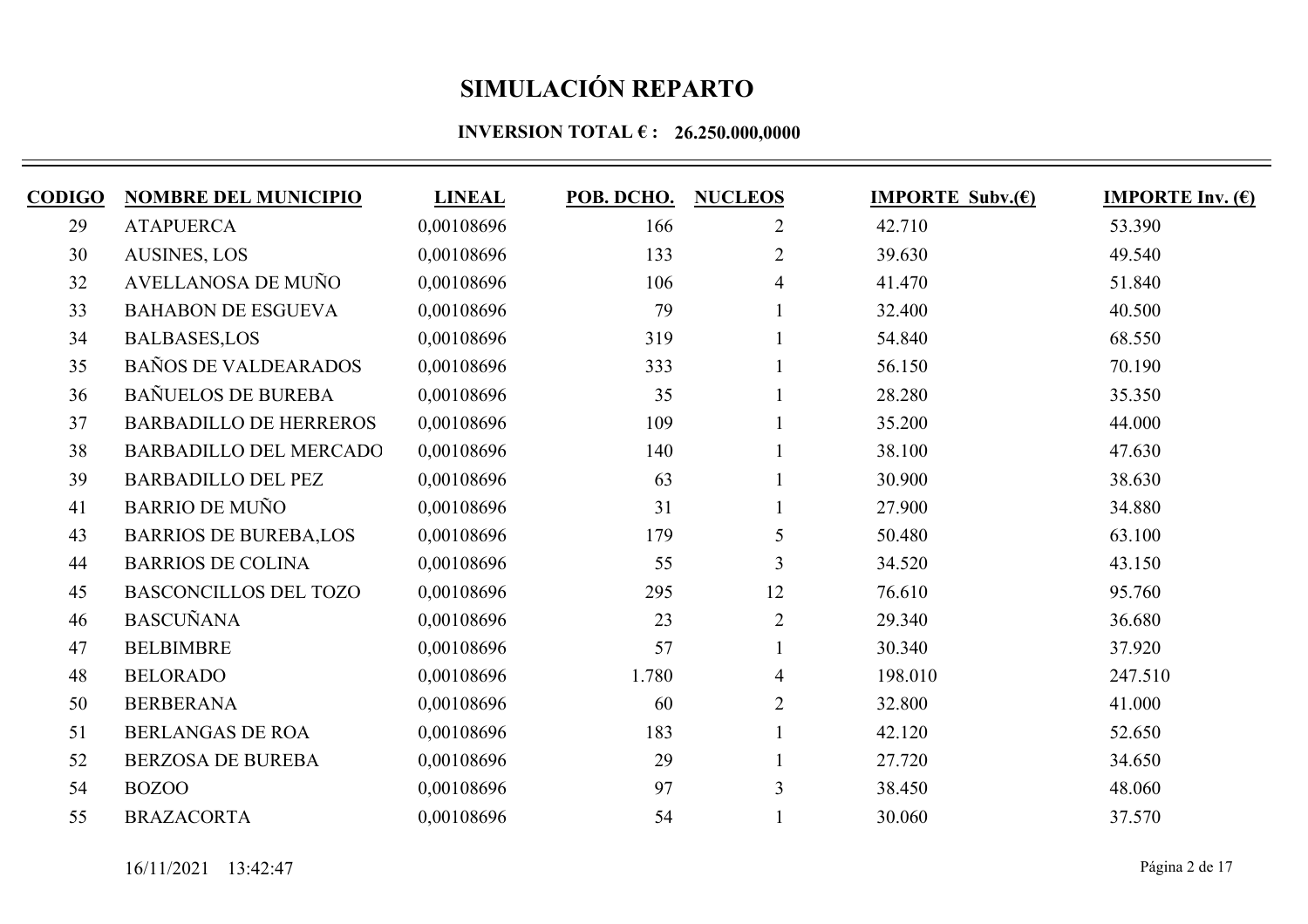| <b>CODIGO</b> | <b>NOMBRE DEL MUNICIPIO</b>    | <b>LINEAL</b> | POB. DCHO. | <b>NUCLEOS</b> | <b>IMPORTE Subv.</b> $(\epsilon)$ | <b>IMPORTE Inv. <math>(E)</math></b> |
|---------------|--------------------------------|---------------|------------|----------------|-----------------------------------|--------------------------------------|
| 56            | <b>BRIVIESCA</b>               | 0,00108696    | 6.582      | 3              | 644.870                           | 806.090                              |
| 57            | <b>BUGEDO</b>                  | 0,00108696    | 187        |                | 42.500                            | 53.120                               |
| 58            | <b>BUNIEL</b>                  | 0,00108696    | 563        |                | 77.660                            | 97.070                               |
| 60            | <b>BUSTO DE BUREBA</b>         | 0,00108696    | 133        |                | 37.450                            | 46.810                               |
| 61            | CABAÑES DE ESGUEVA             | 0,00108696    | 160        |                | 39.970                            | 49.960                               |
| 62            | <b>CABEZON DE LA SIERRA</b>    | 0,00108696    | 40         |                | 28.750                            | 35.940                               |
| 64            | <b>CALERUEGA</b>               | 0,00108696    | 420        |                | 64.290                            | 80.360                               |
| 65            | <b>CAMPILLO DE ARANDA</b>      | 0,00108696    | 179        |                | 41.740                            | 52.180                               |
| 66            | <b>CAMPOLARA</b>               | 0,00108696    | 57         |                | 30.340                            | 37.920                               |
| 67            | <b>CANICOSA DE LA SIERRA</b>   | 0,00108696    | 433        |                | 65.500                            | 81.870                               |
| 68            | <b>CANTABRANA</b>              | 0,00108696    | 25         |                | 27.340                            | 34.180                               |
| 70            | <b>CARAZO</b>                  | 0,00108696    | 30         |                | 27.820                            | 34.770                               |
| 71            | <b>CARCEDO DE BUREBA</b>       | 0,00108696    | 40         | 3              | 33.110                            | 41.390                               |
| 72            | <b>CARCEDO DE BURGOS</b>       | 0,00108696    | 424        | $\overline{2}$ | 66.840                            | 83.550                               |
| 73            | CARDEÑADIJO                    | 0,00108696    | 1.369      |                | 153.020                           | 191.280                              |
| 74            | CARDEÑAJIMENO                  | 0,00108696    | 1.136      | $\overline{2}$ | 133.420                           | 166.780                              |
| 75            | CARDEÑUELA RIOPICO             | 0,00108696    | 115        |                | 35.760                            | 44.700                               |
| 76            | <b>CARRIAS</b>                 | 0,00108696    | 25         |                | 27.340                            | 34.180                               |
| 77            | <b>CASCAJARES DE BUREBA</b>    | 0,00108696    | 30         |                | 27.820                            | 34.770                               |
| 78            | <b>CASCAJARES DE LA SIERRA</b> | 0,00108696    | 33         |                | 28.100                            | 35.120                               |
| 79            | <b>CASTELLANOS DE CASTRO</b>   | 0,00108696    | 50         |                | 29.690                            | 37.110                               |
| 83            | <b>CASTIL DE PEONES</b>        | 0,00108696    | 25         |                | 27.340                            | 34.180                               |
|               |                                |               |            |                |                                   |                                      |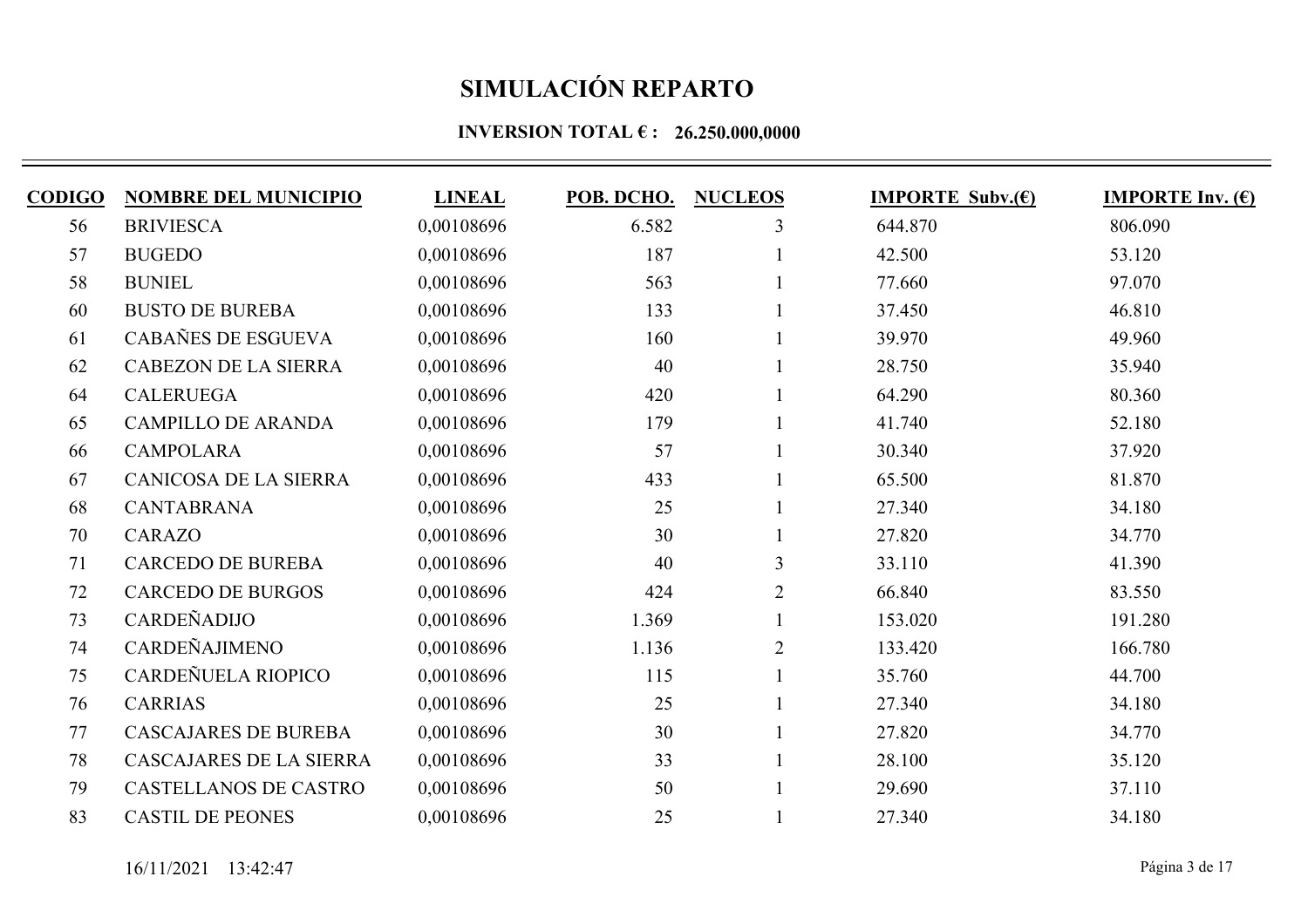| <b>CODIGO</b> | <b>NOMBRE DEL MUNICIPIO</b>     | <b>LINEAL</b> | POB. DCHO. | <b>NUCLEOS</b> | <b>IMPORTE Subv.(E)</b> | <b>IMPORTE Inv.</b> $(\epsilon)$ |
|---------------|---------------------------------|---------------|------------|----------------|-------------------------|----------------------------------|
| 82            | <b>CASTILDELGADO</b>            | 0,00108696    | 36         |                | 28.380                  | 35.470                           |
| 84            | <b>CASTRILLO DE LA REINA</b>    | 0,00108696    | 176        |                | 41.460                  | 51.830                           |
| 85            | <b>CASTRILLO DE LA VEGA</b>     | 0,00108696    | 650        |                | 85.790                  | 107.240                          |
| 88            | CASTRILLO DE RIOPISUERGA        | 0,00108696    | 60         | $\overline{2}$ | 32.800                  | 41.000                           |
| 86            | <b>CASTRILLO DEL VAL</b>        | 0,00108696    | 793        |                | 99.170                  | 123.960                          |
| 90            | <b>CASTRILLO MOTA DE JUDIOS</b> | 0,00108696    | 50         |                | 29.690                  | 37.110                           |
| 91            | <b>CASTROJERIZ</b>              | 0,00108696    | 782        | $\overline{2}$ | 100.320                 | 125.400                          |
| 63            | <b>CAVIA</b>                    | 0,00108696    | 238        |                | 47.260                  | 59.080                           |
| 93            | <b>CAYUELA</b>                  | 0,00108696    | 183        | $\overline{2}$ | 44.300                  | 55.380                           |
| 94            | <b>CEBRECOS</b>                 | 0,00108696    | 52         |                | 29.870                  | 37.340                           |
| 95            | <b>CELADA DEL CAMINO</b>        | 0,00108696    | 115        |                | 35.760                  | 44.700                           |
| 98            | <b>CEREZO DE RIOTIRON</b>       | 0,00108696    | 541        |                | 75.600                  | 94.500                           |
| 100           | <b>CERRATON DE JUARROS</b>      | 0,00108696    | 55         | $\overline{2}$ | 32.340                  | 40.420                           |
| 101           | <b>CIADONCHA</b>                | 0,00108696    | 80         |                | 32.490                  | 40.610                           |
| 102           | <b>CILLAPERLATA</b>             | 0,00108696    | 31         |                | 27.900                  | 34.880                           |
| 103           | <b>CILLERUELO DE ABAJO</b>      | 0,00108696    | 210        |                | 44.650                  | 55.810                           |
| 104           | <b>CILLERUELO DE ARRIBA</b>     | 0,00108696    | 47         |                | 29.410                  | 36.760                           |
| 105           | <b>CIRUELOS DE CERVERA</b>      | 0,00108696    | 97         | $\overline{2}$ | 36.260                  | 45.330                           |
| 108           | <b>COGOLLOS</b>                 | 0,00108696    | 570        |                | 78.310                  | 97.890                           |
| 109           | CONDADO DE TREVIÑO              | 0,00108696    | 1.363      | 36             | 228.870                 | 286.090                          |
| 110           | <b>CONTRERAS</b>                | 0,00108696    | 80         |                | 32.490                  | 40.610                           |
| 112           | CORUÑA DEL CONDE                | 0,00108696    | 107        |                | 35.020                  | 43.770                           |
|               |                                 |               |            |                |                         |                                  |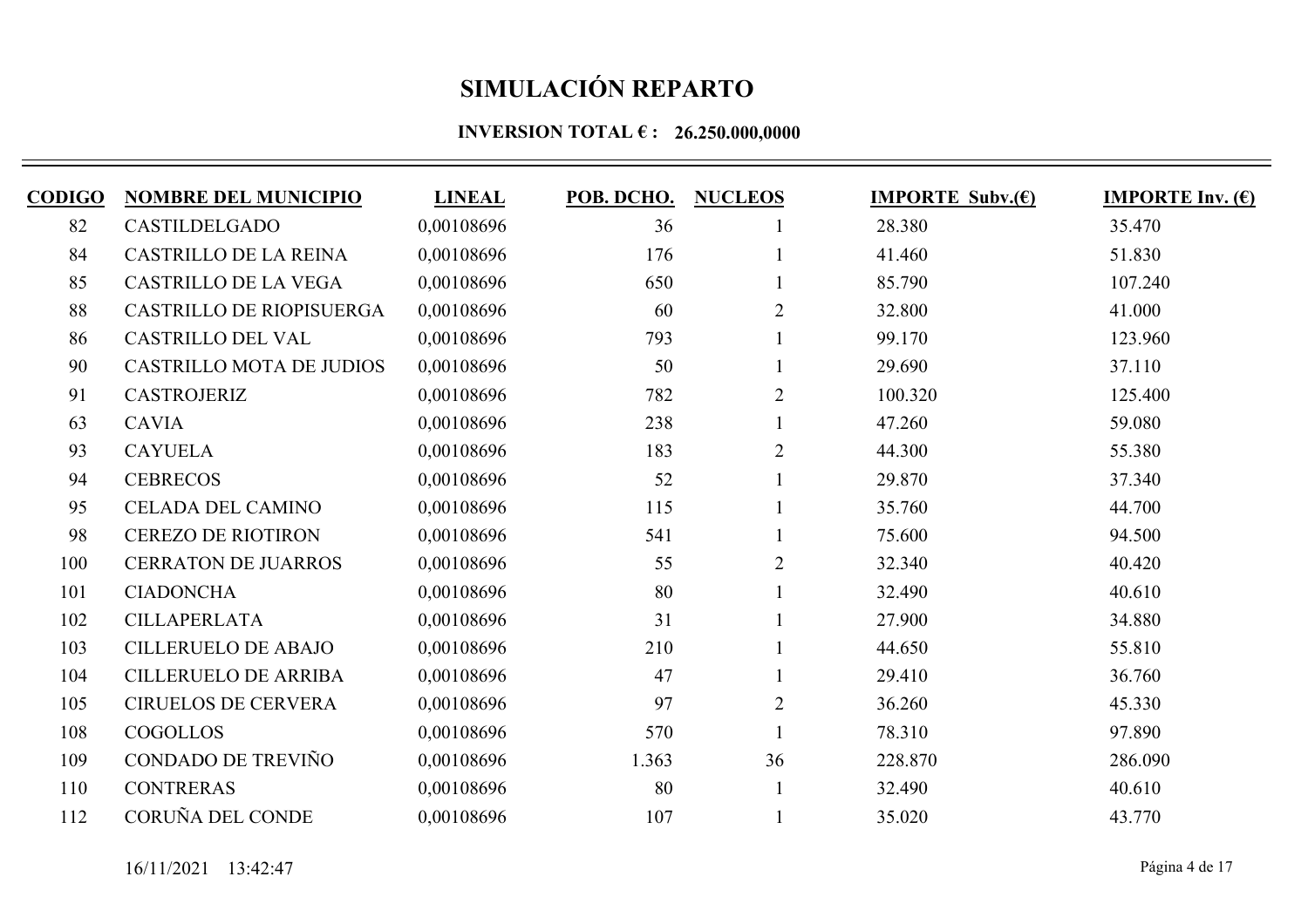| <b>CODIGO</b> | <b>NOMBRE DEL MUNICIPIO</b>     | <b>LINEAL</b> | POB. DCHO. | <b>NUCLEOS</b> | <b>IMPORTE Subv.(E)</b> | <b>IMPORTE Inv.</b> $(\epsilon)$ |
|---------------|---------------------------------|---------------|------------|----------------|-------------------------|----------------------------------|
| 113           | <b>COVARRUBIAS</b>              | 0,00108696    | 541        | $\overline{2}$ | 77.780                  | 97.230                           |
| 114           | <b>CUBILLO DEL CAMPO</b>        | 0,00108696    | 99         |                | 34.260                  | 42.830                           |
| 115           | <b>CUBO DE BUREBA</b>           | 0,00108696    | 95         |                | 33.900                  | 42.370                           |
| 117           | <b>CUEVA DE ROA,LA</b>          | 0,00108696    | 120        |                | 36.230                  | 45.290                           |
| 119           | <b>CUEVAS DE SAN CLEMENTE</b>   | 0,00108696    | 41         |                | 28.840                  | 36.050                           |
| 120           | <b>ENCIO</b>                    | 0,00108696    | 44         | 3              | 33.490                  | 41.860                           |
| 122           | <b>ESPINOSA DE CERVERA</b>      | 0,00108696    | 91         |                | 33.520                  | 41.900                           |
| 124           | <b>ESPINOSA DE LOS MONTEROS</b> | 0,00108696    | 1.651      | 6              | 190.310                 | 237.890                          |
| 123           | ESPINOSA DEL CAMINO             | 0,00108696    | 42         |                | 28.940                  | 36.170                           |
| 125           | <b>ESTEPAR</b>                  | 0,00108696    | 596        | 11             | 102.570                 | 128.210                          |
| 127           | <b>FONTIOSO</b>                 | 0,00108696    | 57         |                | 30.340                  | 37.920                           |
| 128           | <b>FRANDOVINEZ</b>              | 0,00108696    | 86         |                | 33.050                  | 41.310                           |
| 129           | FRESNEDA DE SIERRA TIRON        | 0,00108696    | 94         |                | 33.800                  | 42.250                           |
| 130           | <b>FRESNEÑA</b>                 | 0,00108696    | 68         | $\overline{2}$ | 33.550                  | 41.940                           |
| 131           | FRESNILLO DE LAS DUEÑAS         | 0,00108696    | 677        |                | 88.320                  | 110.400                          |
| 132           | <b>FRESNO DE RIOTIRON</b>       | 0,00108696    | 184        |                | 42.220                  | 52.770                           |
| 133           | <b>FRESNO DE RODILLA</b>        | 0,00108696    | 44         |                | 29.120                  | 36.400                           |
| 134           | <b>FRIAS</b>                    | 0,00108696    | 247        |                | 48.100                  | 60.130                           |
| 135           | <b>FUENTEBUREBA</b>             | 0,00108696    | 47         | $\overline{2}$ | 31.580                  | 39.480                           |
| 136           | <b>FUENTECEN</b>                | 0,00108696    | 217        |                | 45.300                  | 56.630                           |
| 137           | <b>FUENTELCESPED</b>            | 0,00108696    | 252        |                | 48.580                  | 60.720                           |
| 138           | <b>FUENTELISENDO</b>            | 0,00108696    | 92         |                | 33.620                  | 42.020                           |
|               |                                 |               |            |                |                         |                                  |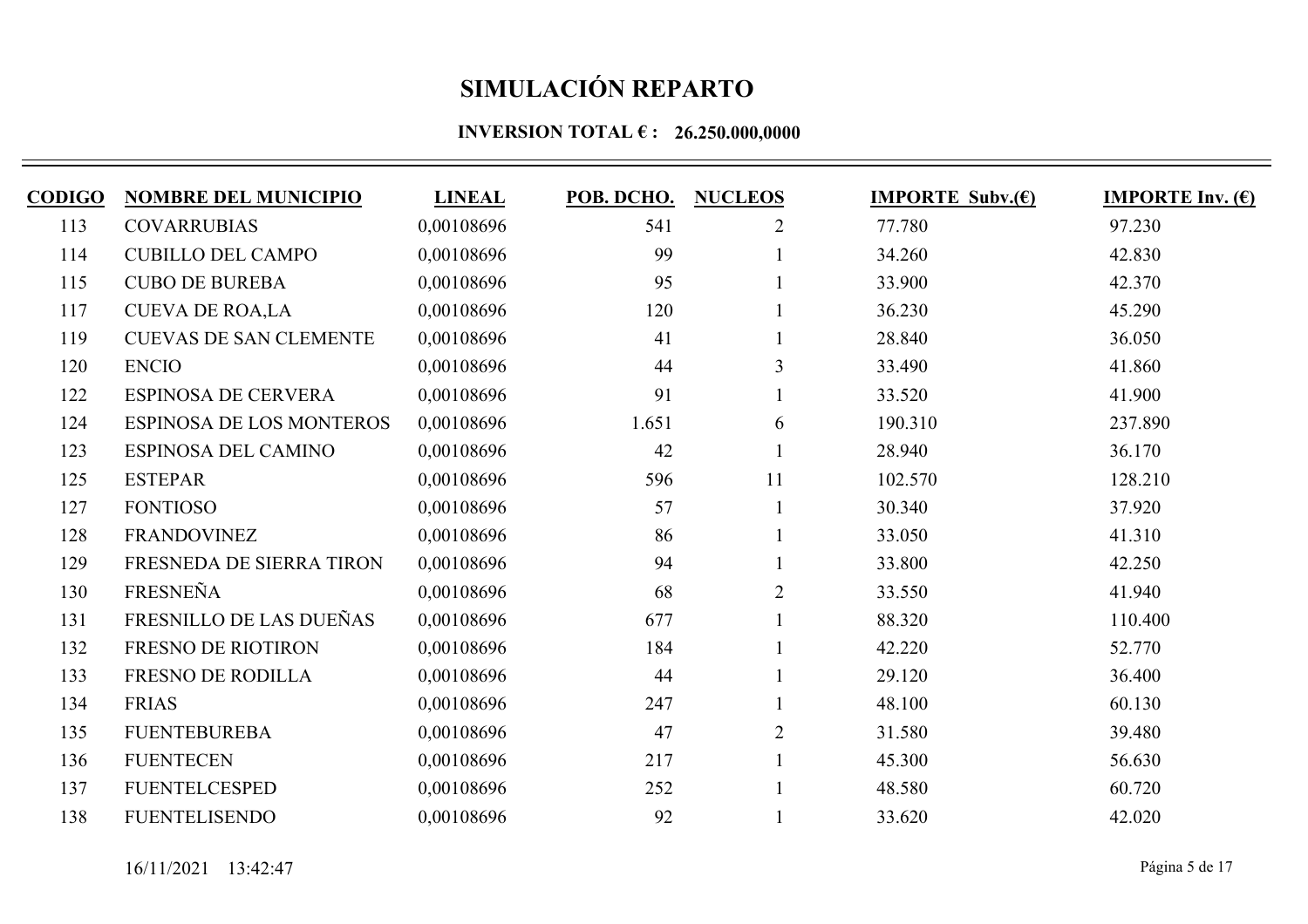| <b>CODIGO</b> | <b>NOMBRE DEL MUNICIPIO</b> | <b>LINEAL</b> | POB. DCHO. | <b>NUCLEOS</b> | <b>IMPORTE Subv.(E)</b> | <b>IMPORTE Inv. <math>(E)</math></b> |
|---------------|-----------------------------|---------------|------------|----------------|-------------------------|--------------------------------------|
| 139           | <b>FUENTEMOLINOS</b>        | 0,00108696    | 100        |                | 34.360                  | 42.950                               |
| 140           | <b>FUENTENEBRO</b>          | 0,00108696    | 131        |                | 37.260                  | 46.570                               |
| 141           | <b>FUENTESPINA</b>          | 0,00108696    | 785        |                | 98.420                  | 123.020                              |
| 143           | <b>GALBARROS</b>            | 0,00108696    | 30         | $\overline{4}$ | 34.360                  | 42.950                               |
| 144           | GALLEGA,LA                  | 0,00108696    | 45         |                | 29.220                  | 36.520                               |
| 148           | <b>GRIJALBA</b>             | 0,00108696    | 112        |                | 35.480                  | 44.350                               |
| 149           | <b>GRISALEÑA</b>            | 0,00108696    | 49         |                | 29.590                  | 36.990                               |
| 151           | <b>GUMIEL DE IZAN</b>       | 0,00108696    | 561        |                | 77.470                  | 96.840                               |
| 152           | <b>GUMIEL DEL MERCADO</b>   | 0,00108696    | 359        |                | 58.580                  | 73.220                               |
| 154           | <b>HACINAS</b>              | 0,00108696    | 144        |                | 38.470                  | 48.090                               |
| 155           | <b>HAZA</b>                 | 0,00108696    | 30         |                | 27.820                  | 34.770                               |
| 159           | <b>HONTANAS</b>             | 0,00108696    | 74         |                | 31.930                  | 39.910                               |
| 160           | <b>HONTANGAS</b>            | 0,00108696    | 87         |                | 33.140                  | 41.430                               |
| 162           | HONTORIA DE LA CANTERA      | 0,00108696    | 145        |                | 38.570                  | 48.210                               |
| 164           | HONTORIA DE VALDEARADOS     | 0,00108696    | 175        |                | 41.380                  | 51.720                               |
| 163           | HONTORIA DEL PINAR          | 0,00108696    | 650        |                | 85.790                  | 107.240                              |
| 166           | HORMAZAS, LAS               | 0,00108696    | 96         |                | 33.980                  | 42.480                               |
| 167           | HORNILLOS DEL CAMINO        | 0,00108696    | 59         |                | 30.530                  | 38.160                               |
| 168           | HORRA,LA                    | 0,00108696    | 335        |                | 56.340                  | 70.420                               |
| 169           | <b>HORTIGUELA</b>           | 0,00108696    | 105        |                | 34.820                  | 43.530                               |
| 170           | <b>HOYALES DE ROA</b>       | 0,00108696    | 234        |                | 46.890                  | 58.610                               |
| 172           | <b>HUERMECES</b>            | 0,00108696    | 161        | $\overline{4}$ | 46.620                  | 58.270                               |
|               |                             |               |            |                |                         |                                      |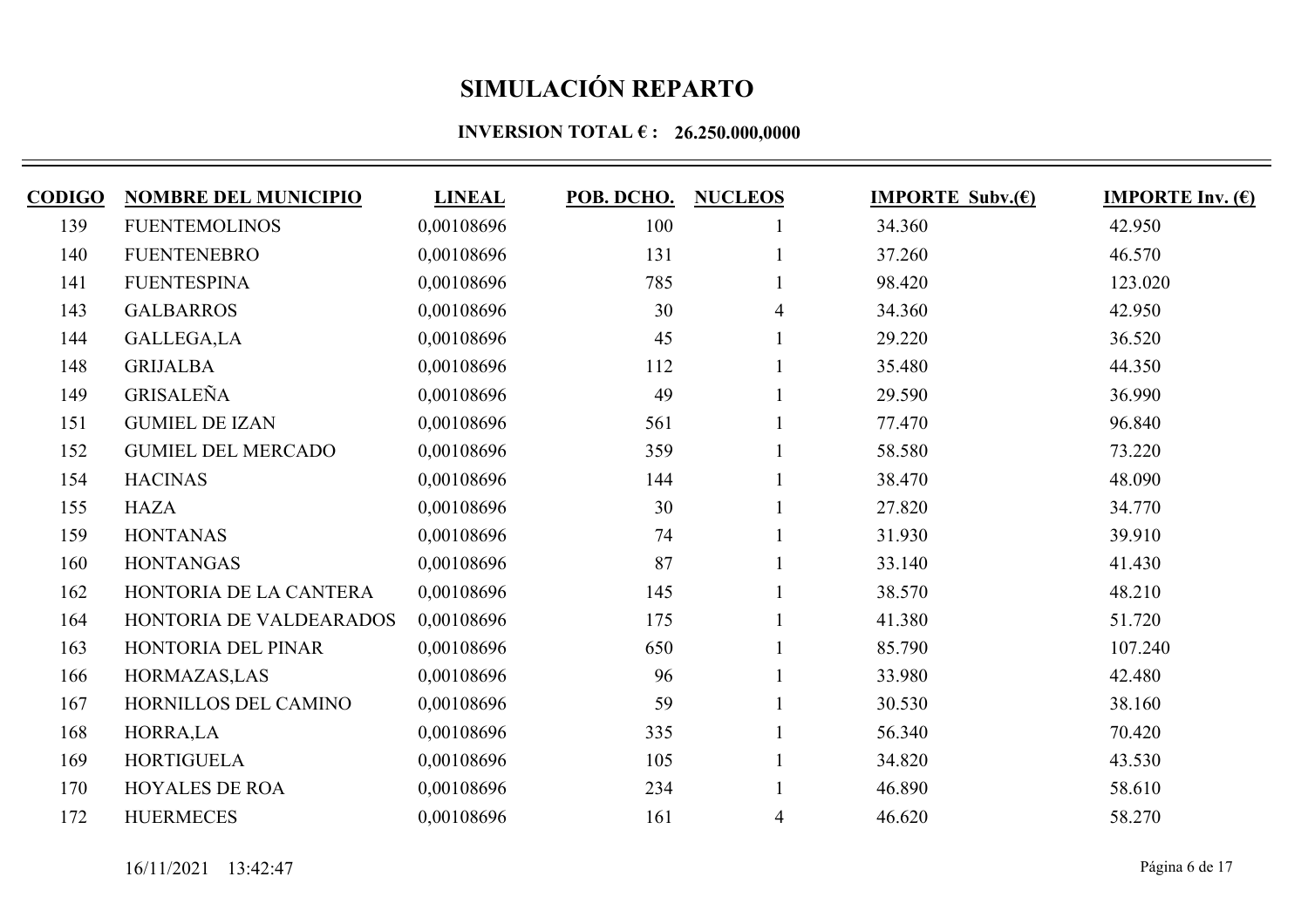| <b>CODIGO</b> | <b>NOMBRE DEL MUNICIPIO</b>      | <b>LINEAL</b> | POB. DCHO. | <b>NUCLEOS</b> | <b>IMPORTE Subv.(E)</b> | <b>IMPORTE Inv.</b> $(\epsilon)$ |
|---------------|----------------------------------|---------------|------------|----------------|-------------------------|----------------------------------|
| 173           | HUERTA DE ARRIBA                 | 0,00108696    | 125        |                | 36.700                  | 45.870                           |
| 174           | <b>HUERTA DE REY</b>             | 0,00108696    | 901        | $\overline{4}$ | 115.820                 | 144.770                          |
| 175           | <b>HUMADA</b>                    | 0,00108696    | 118        | 8              | 51.330                  | 64.160                           |
| 176           | <b>HURONES</b>                   | 0,00108696    | 62         |                | 30.810                  | 38.510                           |
| 177           | <b>IBEAS DE JUARROS</b>          | 0.00108696    | 1.405      | 9              | 173.860                 | 217.320                          |
| 178           | <b>IBRILLOS</b>                  | 0,00108696    | 39         |                | 28.660                  | 35.820                           |
| 179           | <b>IGLESIARRUBIA</b>             | 0,00108696    | 39         |                | 28.660                  | 35.820                           |
| 180           | <b>IGLESIAS</b>                  | 0,00108696    | 143        |                | 38.380                  | 47.980                           |
| 181           | <b>ISAR</b>                      | 0,00108696    | 287        | 4              | 58.390                  | 72.990                           |
| 182           | <b>ITERO DEL CASTILLO</b>        | 0,00108696    | 80         |                | 32.490                  | 40.610                           |
| 183           | <b>JARAMILLO DE LA FUENTE</b>    | 0,00108696    | 42         |                | 28.940                  | 36.170                           |
| 184           | <b>JARAMILLO QUEMADO</b>         | 0,00108696    | 10         |                | 25.940                  | 32.430                           |
| 189           | <b>JUNTA DE TRASLALOMA</b>       | 0,00108696    | 128        | 9              | 54.440                  | 68.050                           |
| 190           | <b>JUNTA DE VILLALBA DE LOSA</b> | 0,00108696    | 87         |                | 33.140                  | 41.430                           |
| 191           | <b>JURISDICCION DE LARA</b>      | 0,00108696    | 31         | 3              | 32.270                  | 40.340                           |
| 192           | <b>JURISDICCION SAN ZADORNIL</b> | 0,00108696    | 57         | $\overline{2}$ | 32.520                  | 40.650                           |
| 194           | <b>LERMA</b>                     | 0,00108696    | 2.537      | $\overline{7}$ | 275.340                 | 344.180                          |
| 195           | <b>LLANO DE BUREBA</b>           | 0,00108696    | 57         |                | 30.340                  | 37.920                           |
| 196           | MADRIGAL DEL MONTE               | 0,00108696    | 147        | $\overline{2}$ | 40.940                  | 51.170                           |
| 197           | MADRIGALEJO DEL MONTE            | 0,00108696    | 174        | $\overline{2}$ | 43.460                  | 54.330                           |
| 198           | <b>MAHAMUD</b>                   | 0,00108696    | 100        |                | 34.360                  | 42.950                           |
| 199           | <b>MAMBRILLA DE CASTREJON</b>    | 0,00108696    | 104        |                | 34.740                  | 43.420                           |
|               |                                  |               |            |                |                         |                                  |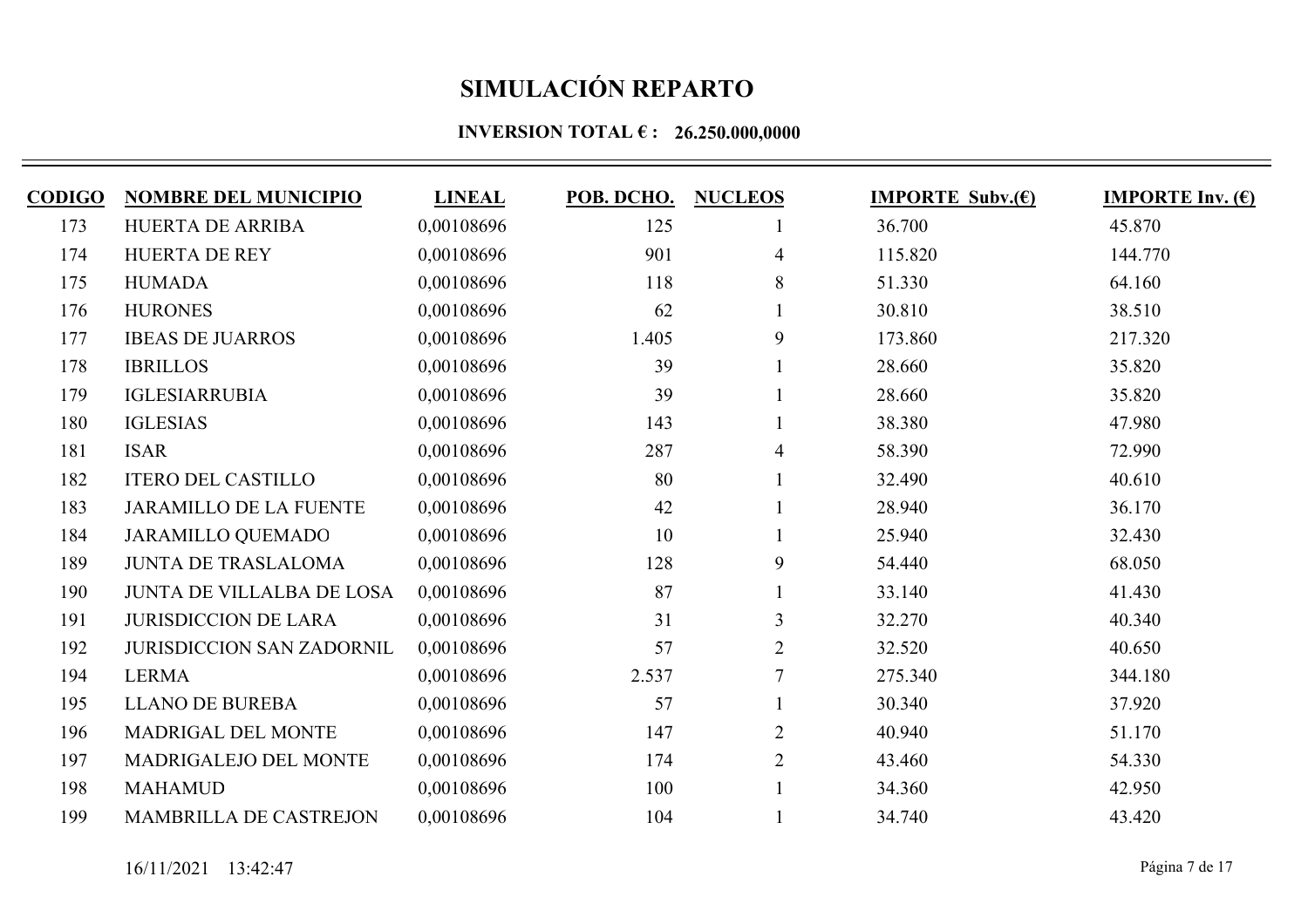| <b>CODIGO</b> | <b>NOMBRE DEL MUNICIPIO</b>         | <b>LINEAL</b> | POB. DCHO. | <b>NUCLEOS</b> | <b>IMPORTE Subv.(E)</b> | <b>IMPORTE Inv.</b> $(\epsilon)$ |
|---------------|-------------------------------------|---------------|------------|----------------|-------------------------|----------------------------------|
| 200           | <b>MAMBRILLAS DE LARA</b>           | 0,00108696    | 45         | 3              | 33.580                  | 41.980                           |
| 201           | <b>MAMOLAR</b>                      | 0,00108696    | 27         |                | 27.540                  | 34.420                           |
| 202           | <b>MANCILES</b>                     | 0,00108696    | 20         |                | 26.880                  | 33.600                           |
| 206           | <b>MAZUELA</b>                      | 0,00108696    | 55         |                | 30.150                  | 37.690                           |
| 208           | <b>MECERREYES</b>                   | 0.00108696    | 193        |                | 43.060                  | 53.820                           |
| 209           | <b>MEDINA DE POMAR</b>              | 0,00108696    | 5.734      | 20             | 602.680                 | 753.350                          |
| 211           | MELGAR DE FERNAMENTAL               | 0,00108696    | 1.548      | $\overline{3}$ | 174.130                 | 217.660                          |
| 213           | MERINDAD DE CUESTA URRIA            | 0,00108696    | 291        | 12             | 76.230                  | 95.290                           |
| 214           | MERINDAD DE MONTIJA                 | 0,00108696    | 707        | 15             | 121.680                 | 152.100                          |
| 906           | MERINDAD DE RIO UBIERNA             | 0,00108696    | 1.418      | 16             | 190.350                 | 237.940                          |
| 215           | MERINDAD DE SOTOSCUEVA              | 0,00108696    | 396        | 22             | 107.880                 | 134.850                          |
| 216           | MERINDAD DE VALDEPORRES             | 0,00108696    | 412        | 14             | 91.910                  | 114.890                          |
| 217           | MERINDAD DE VALDIVIELSO             | 0,00108696    | 380        | 13             | 86.740                  | 108.420                          |
| 218           | <b>MILAGROS</b>                     | 0,00108696    | 434        |                | 65.590                  | 81.990                           |
| 220           | <b>MIRAVECHE</b>                    | 0,00108696    | 70         |                | 31.550                  | 39.440                           |
| 221           | MODUBAR DE LA EMPAREDADA 0,00108696 |               | 710        |                | 91.400                  | 114.250                          |
| 223           | MONASTERIO DE LA SIERRA             | 0,00108696    | 43         |                | 29.030                  | 36.290                           |
| 224           | MONASTERIO DE RODILLA               | 0,00108696    | 165        |                | 40.440                  | 50.550                           |
| 225           | MONCALVILLO DE LA SIERRA            | 0,00108696    | 81         |                | 32.580                  | 40.730                           |
| 226           | MONTERRUBIO DE DEMANDA              | 0,00108696    | 56         |                | 30.250                  | 37.810                           |
| 227           | <b>MONTORIO</b>                     | 0,00108696    | 142        |                | 38.290                  | 47.860                           |
| 228           | <b>MORADILLO DE ROA</b>             | 0,00108696    | 171        |                | 41.000                  | 51.250                           |
|               |                                     |               |            |                |                         |                                  |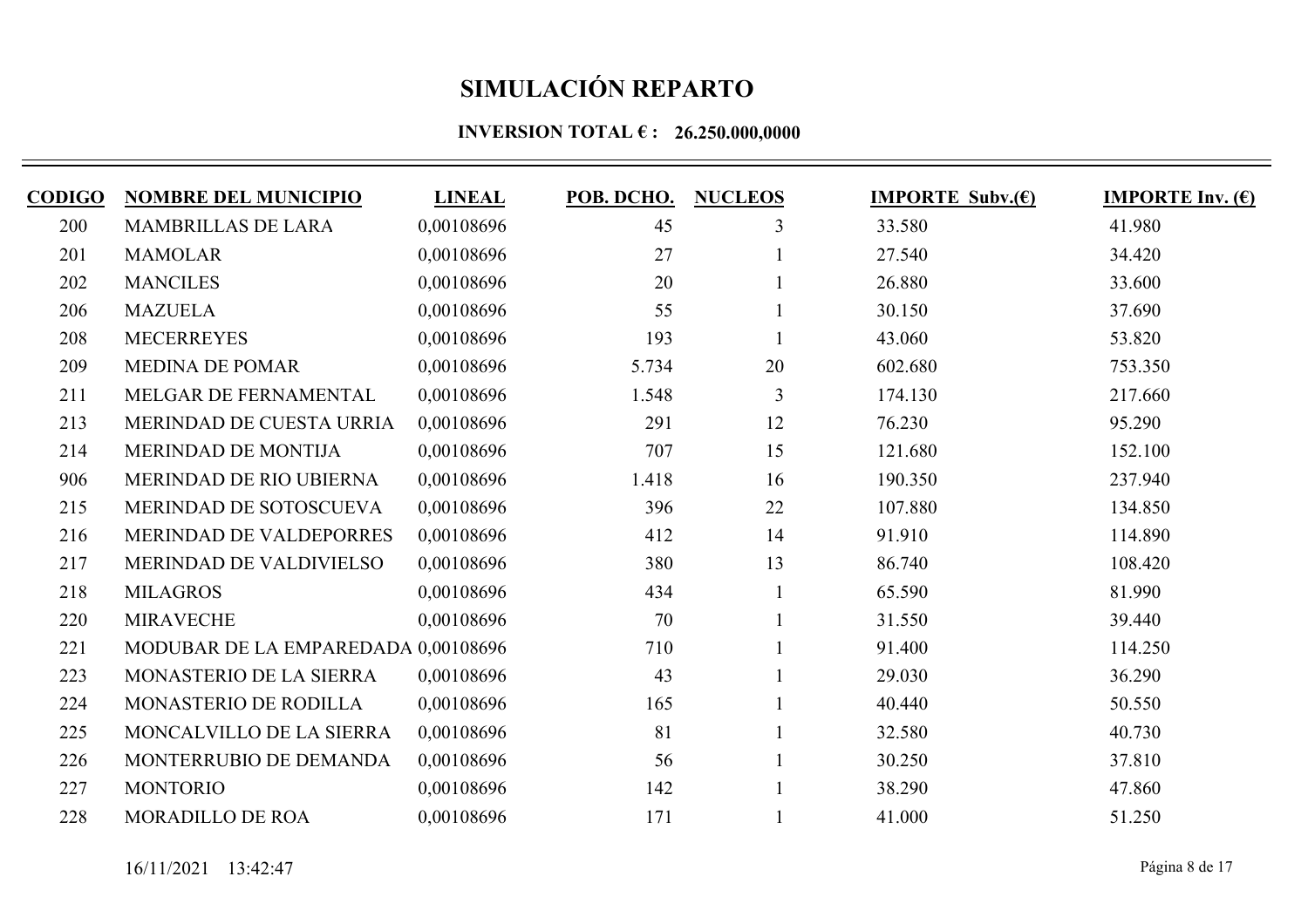| <b>CODIGO</b> | <b>NOMBRE DEL MUNICIPIO</b> | <b>LINEAL</b> | POB. DCHO. | <b>NUCLEOS</b> | <b>IMPORTE Subv.(E)</b> | <b>IMPORTE Inv. <math>(E)</math></b> |
|---------------|-----------------------------|---------------|------------|----------------|-------------------------|--------------------------------------|
| 229           | <b>NAVA DE ROA</b>          | 0,00108696    | 220        |                | 45.580                  | 56.980                               |
| 230           | <b>NAVAS DE BUREBA</b>      | 0,00108696    | 33         |                | 28.100                  | 35.120                               |
| 231           | <b>NEBREDA</b>              | 0,00108696    | 57         |                | 30.340                  | 37.920                               |
| 232           | <b>NEILA</b>                | 0,00108696    | 153        |                | 39.320                  | 49.150                               |
| 235           | <b>OLMEDILLO DE ROA</b>     | 0.00108696    | 191        |                | 42.870                  | 53.590                               |
| 236           | <b>OLMILLOS DE MUÑO</b>     | 0,00108696    | 37         |                | 28.470                  | 35.590                               |
| 238           | <b>OÑA</b>                  | 0.00108696    | 1.003      | 14             | 147.180                 | 183.970                              |
| 239           | <b>OQUILLAS</b>             | 0,00108696    | 54         |                | 30.060                  | 37.570                               |
| 241           | ORBANEJA RIOPICO            | 0,00108696    | 339        | $\overline{2}$ | 58.900                  | 73.620                               |
| 242           | PADILLA DE ABAJO            | 0,00108696    | 80         |                | 32.490                  | 40.610                               |
| 243           | PADILLA DE ARRIBA           | 0,00108696    | 79         |                | 32.400                  | 40.500                               |
| 244           | PADRONES DE BUREBA          | 0,00108696    | 46         |                | 29.310                  | 36.640                               |
| 246           | PALACIOS DE LA SIERRA       | 0,00108696    | 701        |                | 90.560                  | 113.200                              |
| 247           | PALACIOS DE RIOPISUERGA     | 0,00108696    | 24         |                | 27.260                  | 34.070                               |
| 248           | PALAZUELOS DE LA SIERRA     | 0,00108696    | 85         |                | 32.960                  | 41.200                               |
| 249           | PALAZUELOS DE MUÑO          | 0,00108696    | 50         |                | 29.690                  | 37.110                               |
| 250           | <b>PAMPLIEGA</b>            | 0,00108696    | 298        |                | 52.870                  | 66.090                               |
| 251           | <b>PANCORBO</b>             | 0,00108696    | 429        |                | 65.130                  | 81.410                               |
| 253           | <b>PARDILLA</b>             | 0,00108696    | 118        |                | 36.040                  | 45.050                               |
| 255           | PARTIDO SIERRA TOBALINA     | 0,00108696    | 83         | $\overline{3}$ | 37.140                  | 46.420                               |
| 256           | PEDROSA DE DUERO            | 0,00108696    | 500        | 5              | 80.500                  | 100.620                              |
| 259           | PEDROSA DE RIO URBEL        | 0,00108696    | 248        | 3              | 52.570                  | 65.710                               |
|               |                             |               |            |                |                         |                                      |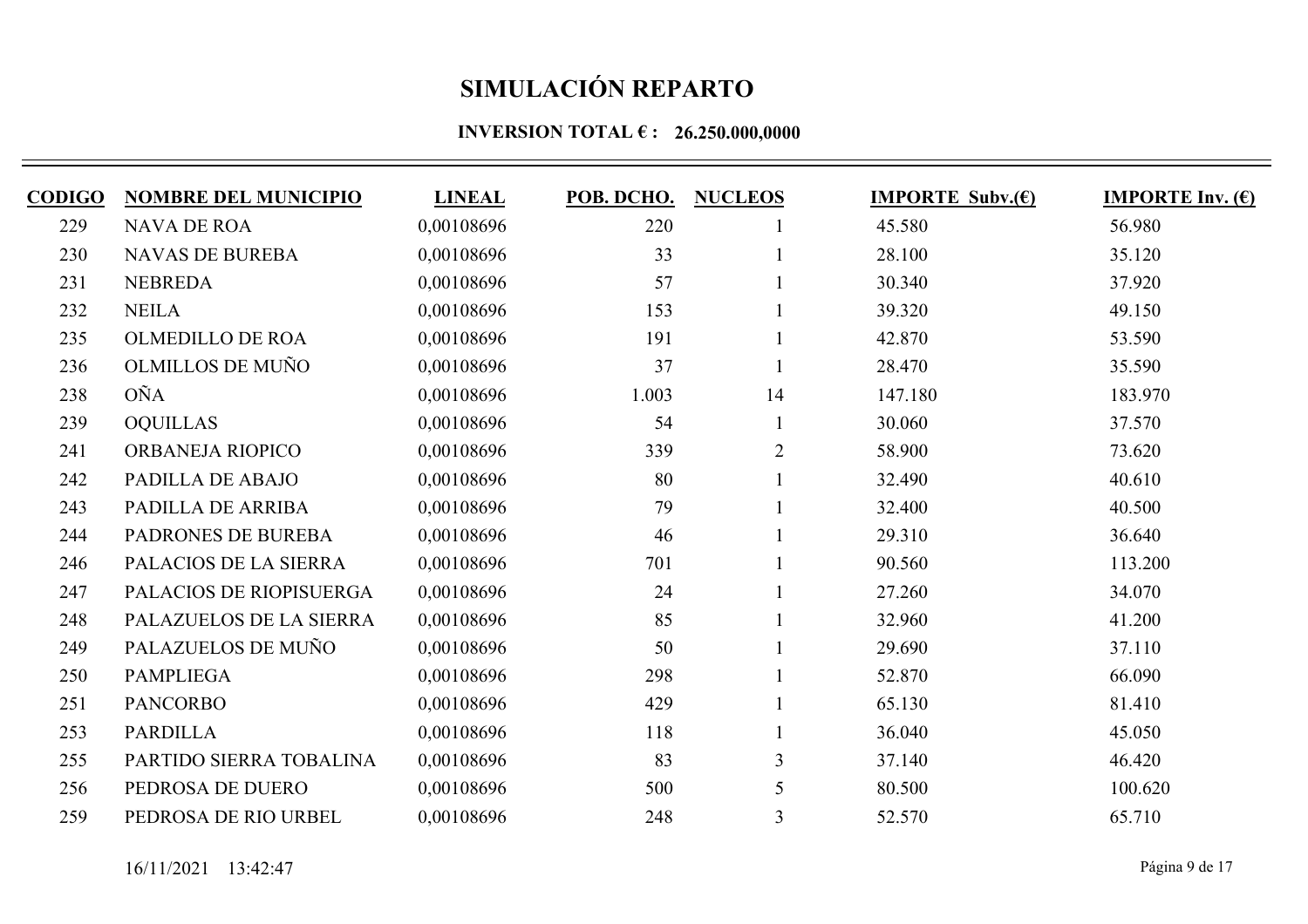| <b>CODIGO</b> | <b>NOMBRE DEL MUNICIPIO</b> | <b>LINEAL</b> | POB. DCHO. | <b>NUCLEOS</b> | <b>IMPORTE Subv.(E)</b> | <b>IMPORTE Inv. <math>(E)</math></b> |
|---------------|-----------------------------|---------------|------------|----------------|-------------------------|--------------------------------------|
| 257           | PEDROSA DEL PARAMO          | 0,00108696    | 89         |                | 33.330                  | 41.660                               |
| 258           | PEDROSA DEL PRINCIPE        | 0,00108696    | 169        |                | 40.820                  | 51.020                               |
| 261           | PEÑARANDA DE DUERO          | 0,00108696    | 516        |                | 73.260                  | 91.580                               |
| 262           | PERAL DE ARLANZA            | 0,00108696    | 172        |                | 41.100                  | 51.370                               |
| 265           | <b>PIERNIGAS</b>            | 0.00108696    | 48         |                | 29.500                  | 36.870                               |
| 266           | PINEDA DE LA SIERRA         | 0,00108696    | 98         |                | 34.180                  | 42.720                               |
| 267           | PINEDA TRASMONTE            | 0,00108696    | 121        |                | 36.320                  | 45.400                               |
| 268           | PINILLA DE LOS BARRUECOS    | 0,00108696    | 92         |                | 33.620                  | 42.020                               |
| 269           | PINILLA DE LOS MOROS        | 0,00108696    | 37         | $\overline{2}$ | 30.650                  | 38.310                               |
| 270           | PINILLA TRASMONTE           | 0,00108696    | 168        |                | 40.720                  | 50.900                               |
| 272           | POZA DE LA SAL              | 0,00108696    | 274        | 3              | 55.000                  | 68.750                               |
| 273           | PRADANOS DE BUREBA          | 0.00108696    | 52         |                | 29.870                  | 37.340                               |
| 274           | <b>PRADOLUENGO</b>          | 0,00108696    | 1.151      | $\overline{2}$ | 134.820                 | 168.530                              |
| 275           | <b>PRESENCIO</b>            | 0,00108696    | 184        |                | 42.220                  | 52.770                               |
| 276           | PUEBLA DE ARGANZON,LA       | 0,00108696    | 502        |                | 71.950                  | 89.940                               |
| 277           | <b>PUENTEDURA</b>           | 0,00108696    | 109        |                | 35.200                  | 44.000                               |
| 279           | <b>QUEMADA</b>              | 0,00108696    | 250        |                | 48.380                  | 60.480                               |
| 281           | <b>QUINTANA DEL PIDIO</b>   | 0,00108696    | 156        |                | 39.600                  | 49.500                               |
| 280           | <b>QUINTANABUREBA</b>       | 0,00108696    | 23         |                | 27.160                  | 33.950                               |
| 283           | <b>QUINTANAELEZ</b>         | 0,00108696    | 44         | $\overline{2}$ | 31.300                  | 39.130                               |
| 287           | QUINTANAORTUÑO              | 0,00108696    | 261        |                | 49.420                  | 61.770                               |
| 288           | <b>QUINTANAPALLA</b>        | 0,00108696    | 110        |                | 35.300                  | 44.120                               |
|               |                             |               |            |                |                         |                                      |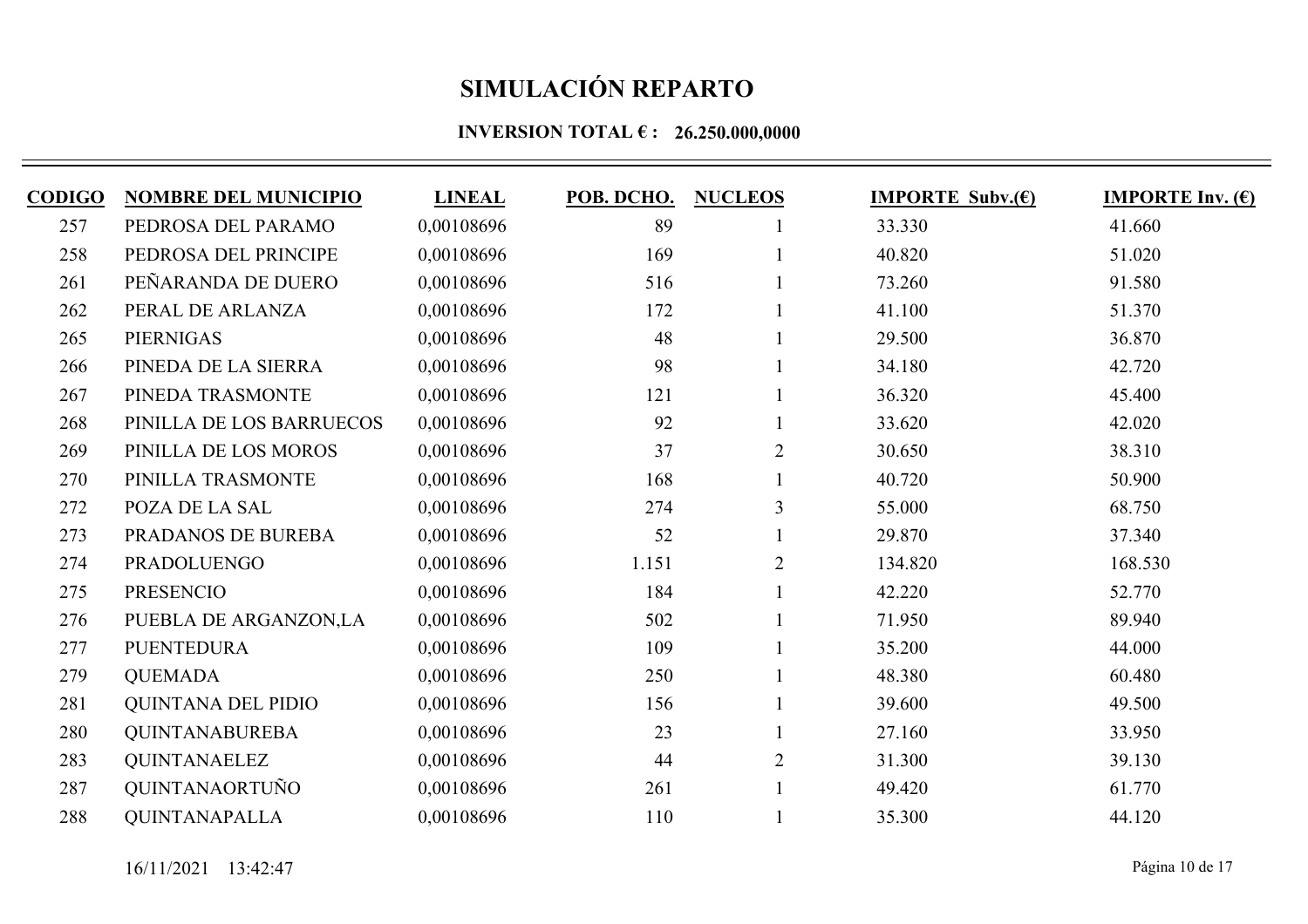| CODIGO | <b>NOMBRE DEL MUNICIPIO</b>          | <b>LINEAL</b> | POB. DCHO. | <b>NUCLEOS</b> | <b>IMPORTE Subv.(E)</b> | <b>IMPORTE Inv.</b> $(\epsilon)$ |
|--------|--------------------------------------|---------------|------------|----------------|-------------------------|----------------------------------|
| 289    | <b>QUINTANAR DE LA SIERRA</b>        | 0,00108696    | 1.603      |                | 174.910                 | 218.640                          |
| 292    | <b>QUINTANAVIDES</b>                 | 0,00108696    | 74         |                | 31.930                  | 39.910                           |
| 901    | QUINTANILLA AGUA TORDUELE 0,00108696 |               | 360        |                | 58.670                  | 73.340                           |
| 294    | QUINTANILLA DE LA MATA               | 0,00108696    | 110        |                | 35.300                  | 44.120                           |
| 295    | <b>OUINTANILLA DEL COCO</b>          | 0,00108696    | 54         | $\overline{2}$ | 32.240                  | 40.300                           |
| 298    | QUINTANILLA SAN GARCIA               | 0,00108696    | 79         |                | 32.400                  | 40.500                           |
| 301    | <b>QUINTANILLA VIVAR</b>             | 0,00108696    | 820        | $\overline{2}$ | 103.870                 | 129.840                          |
| 297    | <b>QUINTANILLAS, LAS</b>             | 0,00108696    | 362        |                | 58.860                  | 73.580                           |
| 302    | RABANERA DEL PINAR                   | 0,00108696    | 102        |                | 34.540                  | 43.180                           |
| 303    | <b>RABANOS</b>                       | 0,00108696    | 80         | 3              | 36.860                  | 46.070                           |
| 304    | RABE DE LAS CALZADAS                 | 0,00108696    | 229        |                | 46.420                  | 58.030                           |
| 306    | REBOLLEDO DE LA TORRE                | 0,00108696    | 106        | 5              | 43.660                  | 54.570                           |
| 307    | REDECILLA DEL CAMINO                 | 0,00108696    | 103        |                | 34.640                  | 43.300                           |
| 308    | REDECILLA DEL CAMPO                  | 0,00108696    | 66         | 3              | 35.540                  | 44.430                           |
| 309    | REGUMIEL DE LA SIERRA                | 0,00108696    | 334        |                | 56.240                  | 70.300                           |
| 310    | <b>REINOSO</b>                       | 0,00108696    | 15         |                | 26.410                  | 33.010                           |
| 311    | <b>RETUERTA</b>                      | 0,00108696    | 62         |                | 30.810                  | 38.510                           |
| 314    | REVILLA DEL CAMPO                    | 0,00108696    | 100        | $\overline{2}$ | 36.540                  | 45.680                           |
| 316    | REVILLA VALLEJERA                    | 0,00108696    | 104        | $\overline{2}$ | 36.920                  | 46.150                           |
| 312    | <b>REVILLA,LA</b>                    | 0,00108696    | 100        |                | 34.360                  | 42.950                           |
| 315    | REVILLARRUZ                          | 0,00108696    | 523        | 3              | 78.280                  | 97.850                           |
| 317    | <b>REZMONDO</b>                      | 0,00108696    | 21         |                | 26.980                  | 33.720                           |
|        |                                      |               |            |                |                         |                                  |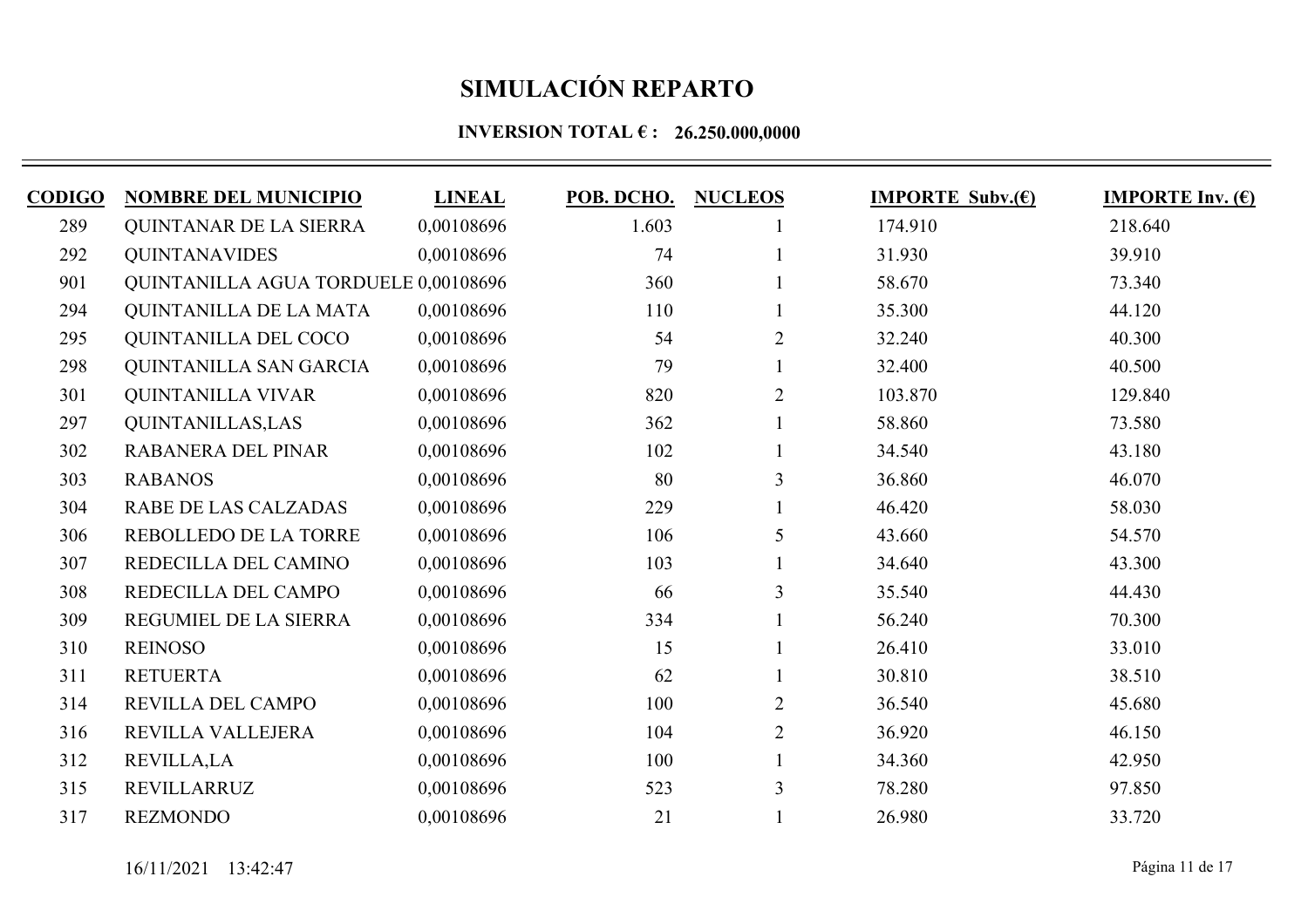| <b>CODIGO</b> | <b>NOMBRE DEL MUNICIPIO</b>    | <b>LINEAL</b> | POB. DCHO. | <b>NUCLEOS</b> | <b>IMPORTE Subv.(E)</b> | <b>IMPORTE Inv.</b> $(\epsilon)$ |
|---------------|--------------------------------|---------------|------------|----------------|-------------------------|----------------------------------|
| 318           | RIOCAVADO DE LA SIERRA         | 0,00108696    | 55         |                | 30.150                  | 37.690                           |
| 321           | <b>ROA</b>                     | 0,00108696    | 2.167      |                | 227.650                 | 284.560                          |
| 323           | <b>ROJAS</b>                   | 0,00108696    | 63         | $\overline{2}$ | 33.080                  | 41.350                           |
| 325           | ROYUELA DE RIO FRANCO          | 0,00108696    | 174        | $\overline{2}$ | 43.460                  | 54.330                           |
| 326           | <b>RUBENA</b>                  | 0.00108696    | 191        |                | 42.870                  | 53.590                           |
| 327           | <b>RUBLACEDO DE ABAJO</b>      | 0,00108696    | 30         | $\overline{2}$ | 30.000                  | 37.500                           |
| 328           | <b>RUCANDIO</b>                | 0.00108696    | 69         | 6              | 42.380                  | 52.970                           |
| 329           | <b>SALAS DE BUREBA</b>         | 0,00108696    | 131        |                | 37.260                  | 46.570                           |
| 330           | <b>SALAS DE LOS INFANTES</b>   | 0,00108696    | 1.987      | $\overline{2}$ | 213.000                 | 266.250                          |
| 332           | SALDAÑA DE BURGOS              | 0,00108696    | 180        |                | 41.840                  | 52.300                           |
| 334           | <b>SALINILLAS DE BUREBA</b>    | 0,00108696    | 54         | 3              | 34.420                  | 43.030                           |
| 335           | <b>SAN ADRIAN DE JUARROS</b>   | 0.00108696    | 85         |                | 32.960                  | 41.200                           |
| 337           | <b>SAN JUAN DEL MONTE</b>      | 0,00108696    | 149        |                | 38.940                  | 48.680                           |
| 338           | <b>SAN MAMES DE BURGOS</b>     | 0,00108696    | 287        | $\overline{2}$ | 54.030                  | 67.540                           |
| 339           | <b>SAN MARTIN DE RUBIALES</b>  | 0,00108696    | 150        |                | 39.030                  | 48.790                           |
| 340           | <b>SAN MILLAN DE LARA</b>      | 0,00108696    | 72         |                | 31.740                  | 39.680                           |
| 360           | <b>SAN VICENTE DEL VALLE</b>   | 0,00108696    | 27         | 3              | 31.900                  | 39.870                           |
| 343           | <b>SANTA CECILIA</b>           | 0,00108696    | 98         |                | 34.180                  | 42.720                           |
| 345           | SANTA CRUZ DE LA SALCEDA       | 0,00108696    | 140        |                | 38.100                  | 47.630                           |
| 346           | <b>SANTA CRUZ VALLE URBION</b> | 0,00108696    | 99         |                | 34.260                  | 42.830                           |
| 347           | <b>SANTA GADEA DEL CID</b>     | 0,00108696    | 153        |                | 39.320                  | 49.150                           |
| 348           | <b>SANTA INES</b>              | 0,00108696    | 139        |                | 38.010                  | 47.510                           |
|               |                                |               |            |                |                         |                                  |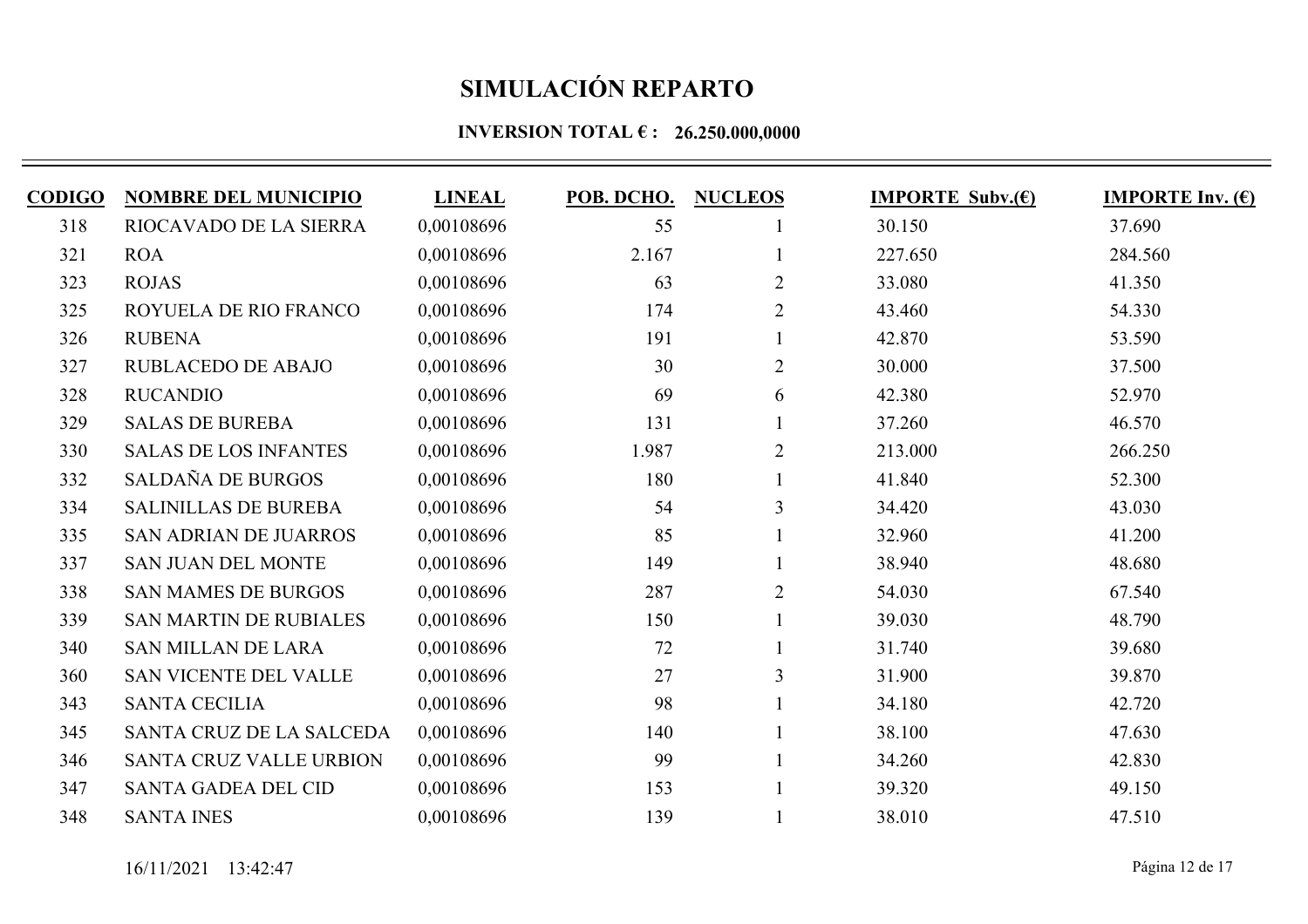| <b>CODIGO</b> | <b>NOMBRE DEL MUNICIPIO</b>         | <b>LINEAL</b> | POB. DCHO. | <b>NUCLEOS</b> | <b>IMPORTE Subv.(E)</b> | <b>IMPORTE Inv.</b> $(\epsilon)$ |
|---------------|-------------------------------------|---------------|------------|----------------|-------------------------|----------------------------------|
| 350           | SANTA MARIA DEL CAMPO               | 0,00108696    | 517        |                | 73.350                  | 91.690                           |
| 351           | SANTA MARIA DEL INVIERNO            | 0,00108696    | 63         | $\overline{2}$ | 33.080                  | 41.350                           |
| 352           | <b>SANTA MARIA MERCADILLO</b>       | 0,00108696    | 101        |                | 34.460                  | 43.070                           |
| 353           | SANTA MARIA RIBARREDONDA 0,00108696 |               | 92         |                | 33.620                  | 42.020                           |
| 354           | SANTA OLALLA DE BUREBA              | 0.00108696    | 37         |                | 28.470                  | 35.590                           |
| 355           | SANTIBAÑEZ DE ESGUEVA               | 0,00108696    | 79         |                | 32.400                  | 40.500                           |
| 356           | SANTIBAÑEZ DEL VAL                  | 0.00108696    | 47         | $\overline{2}$ | 31.580                  | 39.480                           |
| 358           | <b>SANTO DOMINGO DE SILOS</b>       | 0,00108696    | 273        |                | 50.540                  | 63.170                           |
| 361           | <b>SARGENTES DE LA LORA</b>         | 0,00108696    | 111        | 4              | 41.940                  | 52.420                           |
| 362           | <b>SARRACIN</b>                     | 0,00108696    | 248        |                | 48.200                  | 60.250                           |
| 363           | <b>SASAMON</b>                      | 0,00108696    | 962        | $\tau$         | 128.060                 | 160.080                          |
| 365           | <b>SEQUERA DE HAZA,LA</b>           | 0.00108696    | 27         |                | 27.540                  | 34.420                           |
| 366           | <b>SOLARANA</b>                     | 0,00108696    | 77         |                | 32.210                  | 40.260                           |
| 368           | <b>SORDILLOS</b>                    | 0,00108696    | 33         | $\overline{2}$ | 30.280                  | 37.850                           |
| 369           | <b>SOTILLO DE LA RIBERA</b>         | 0,00108696    | 475        | $\overline{2}$ | 71.610                  | 89.510                           |
| 372           | <b>SOTRAGERO</b>                    | 0,00108696    | 273        |                | 50.540                  | 63.170                           |
| 373           | <b>SOTRESGUDO</b>                   | 0,00108696    | 432        | 10             | 85.060                  | 106.320                          |
| 374           | <b>SUSINOS DEL PARAMO</b>           | 0,00108696    | 116        |                | 35.860                  | 44.820                           |
| 375           | <b>TAMARON</b>                      | 0,00108696    | 44         |                | 29.120                  | 36.400                           |
| 377           | <b>TARDAJOS</b>                     | 0,00108696    | 783        |                | 98.230                  | 122.790                          |
| 378           | <b>TEJADA</b>                       | 0,00108696    | 34         |                | 28.190                  | 35.240                           |
| 380           | <b>TERRADILLOS DE ESGUEVA</b>       | 0,00108696    | 77         |                | 32.210                  | 40.260                           |
|               |                                     |               |            |                |                         |                                  |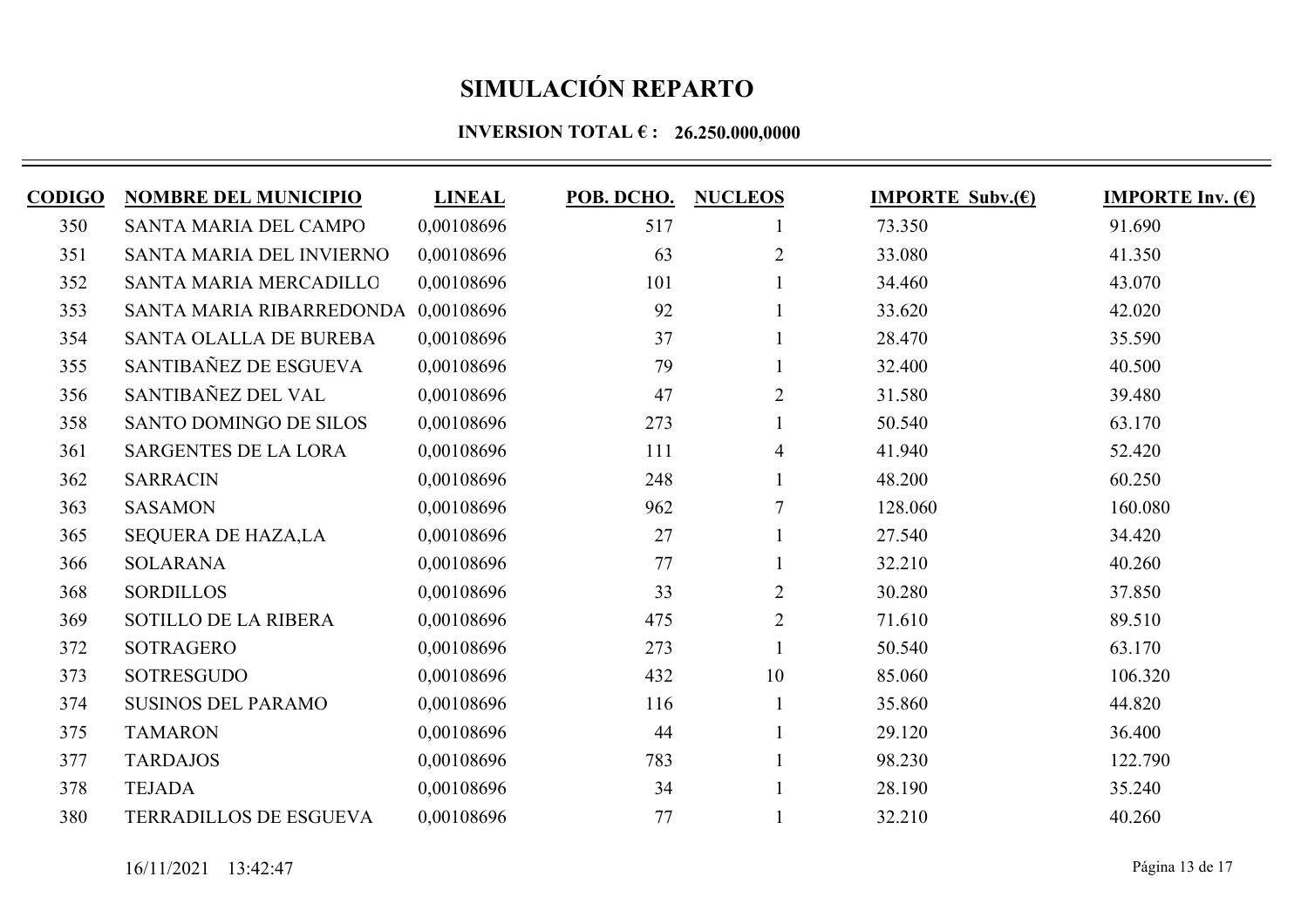| <b>CODIGO</b> | <b>NOMBRE DEL MUNICIPIO</b>   | <b>LINEAL</b> | POB. DCHO. | <b>NUCLEOS</b> | <b>IMPORTE Subv.(E)</b> | <b>IMPORTE Inv. <math>(E)</math></b> |
|---------------|-------------------------------|---------------|------------|----------------|-------------------------|--------------------------------------|
| 381           | <b>TINIEBLAS DE LA SIERRA</b> | 0,00108696    | 34         | $\overline{2}$ | 30.370                  | 37.960                               |
| 382           | <b>TOBAR</b>                  | 0,00108696    | 22         |                | 27.060                  | 33.830                               |
| 384           | <b>TORDOMAR</b>               | 0,00108696    | 334        |                | 56.240                  | 70.300                               |
| 386           | TORRECILLA DEL MONTE          | 0,00108696    | 72         |                | 31.740                  | 39.680                               |
| 387           | <b>TORREGALINDO</b>           | 0,00108696    | 121        |                | 36.320                  | 45.400                               |
| 388           | <b>TORRELARA</b>              | 0,00108696    | 31         |                | 27.900                  | 34.880                               |
| 389           | <b>TORREPADRE</b>             | 0,00108696    | 70         |                | 31.550                  | 39.440                               |
| 390           | <b>TORRESANDINO</b>           | 0,00108696    | 604        |                | 81.490                  | 101.860                              |
| 391           | <b>TORTOLES DE ESGUEVA</b>    | 0,00108696    | 433        |                | 65.500                  | 81.870                               |
| 392           | <b>TOSANTOS</b>               | 0,00108696    | 52         |                | 29.870                  | 37.340                               |
| 394           | <b>TRESPADERNE</b>            | 0,00108696    | 771        | $\tau$         | 110.210                 | 137.760                              |
| 395           | <b>TUBILLA DEL AGUA</b>       | 0,00108696    | 136        | 4              | 44.270                  | 55.340                               |
| 396           | <b>TUBILLA DEL LAGO</b>       | 0,00108696    | 169        |                | 40.820                  | 51.020                               |
| 398           | URBEL DEL CASTILLO            | 0,00108696    | 72         | $\overline{3}$ | 36.100                  | 45.130                               |
| 400           | <b>VADOCONDES</b>             | 0,00108696    | 345        |                | 57.270                  | 71.590                               |
| 403           | <b>VALDEANDE</b>              | 0,00108696    | 104        |                | 34.740                  | 43.420                               |
| 405           | <b>VALDEZATE</b>              | 0,00108696    | 134        |                | 37.540                  | 46.920                               |
| 406           | <b>VALDORROS</b>              | 0,00108696    | 297        |                | 52.780                  | 65.980                               |
| 408           | <b>VALLARTA DE BUREBA</b>     | 0,00108696    | 40         |                | 28.750                  | 35.940                               |
| 904           | <b>VALLE DE LAS NAVAS</b>     | 0,00108696    | 509        | $\overline{7}$ | 85.700                  | 107.130                              |
| 908           | VALLE DE LOSA                 | 0,00108696    | 481        | 22             | 115.830                 | 144.790                              |
| 409           | <b>VALLE DE MANZANEDO</b>     | 0,00108696    | 122        | 3              | 40.780                  | 50.980                               |
|               |                               |               |            |                |                         |                                      |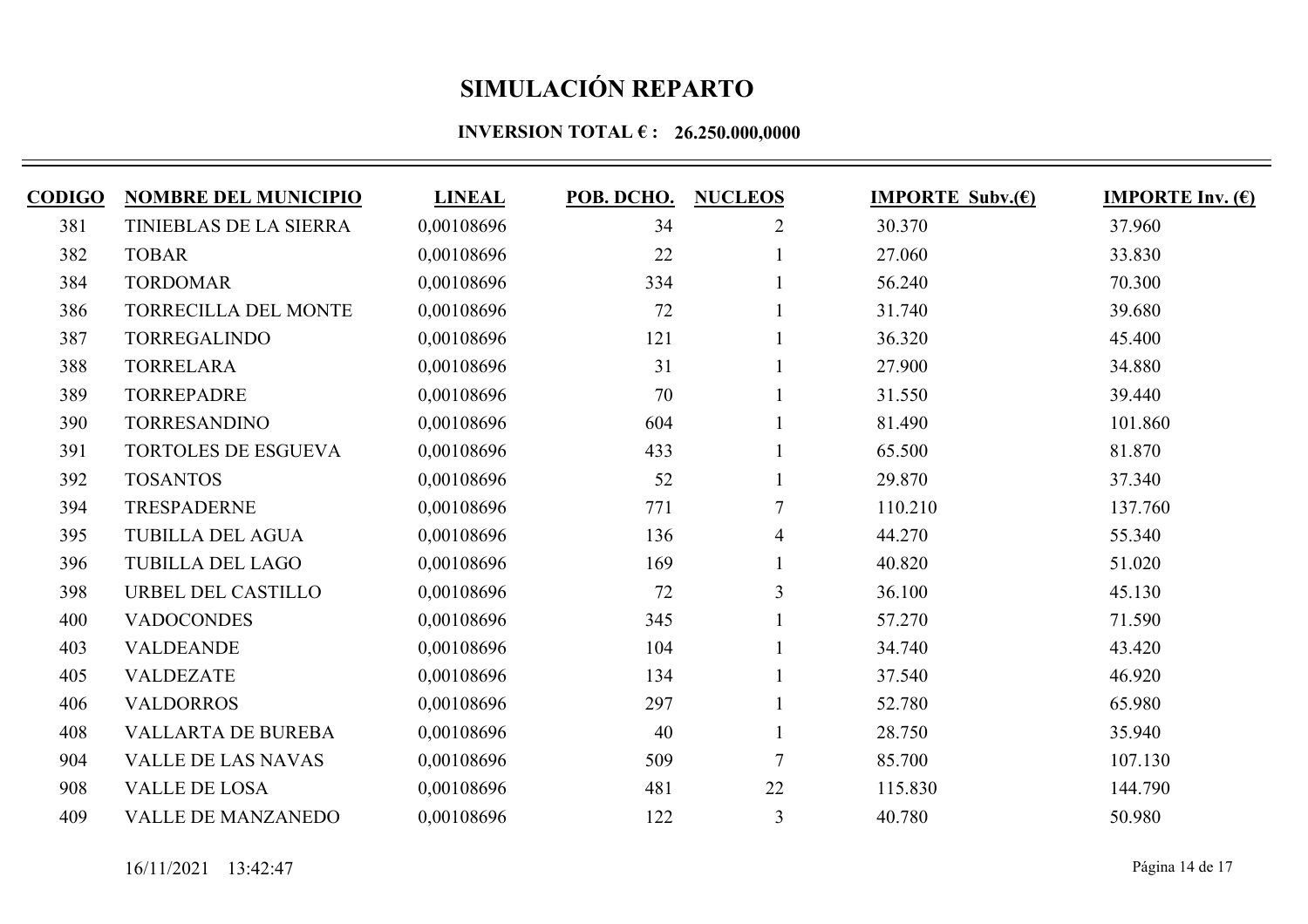| <b>CODIGO</b> | <b>NOMBRE DEL MUNICIPIO</b>          | <b>LINEAL</b> | POB. DCHO. | <b>NUCLEOS</b> | <b>IMPORTE Subv.(E)</b> | <b>IMPORTE Inv.</b> $(\epsilon)$ |
|---------------|--------------------------------------|---------------|------------|----------------|-------------------------|----------------------------------|
| 410           | <b>VALLE DE MENA</b>                 | 0,00108696    | 3.805      | 44             | 474.690                 | 593.360                          |
| 411           | VALLE DE OCA                         | 0,00108696    | 165        | 5              | 49.170                  | 61.460                           |
| 902           | <b>VALLE DE SANTIBAÑEZ</b>           | 0,00108696    | 483        | 10             | 89.820                  | 112.280                          |
| 905           | <b>VALLE DE SEDANO</b>               | 0,00108696    | 421        | 12             | 88.390                  | 110.490                          |
| 412           | <b>VALLE DE TOBALINA</b>             | 0,00108696    | 909        | 28             | 168.950                 | 211.190                          |
| 413           | <b>VALLE DE VALDEBEZANA</b>          | 0,00108696    | 456        | 19             | 106.940                 | 133.680                          |
| 414           | <b>VALLE DE VALDELAGUNA</b>          | 0,00108696    | 186        | 5              | 51.140                  | 63.920                           |
| 415           | <b>VALLE DE VALDELUCIO</b>           | 0,00108696    | 330        | 11             | 77.700                  | 97.120                           |
| 416           | <b>VALLE DE ZAMANZAS</b>             | 0,00108696    | 53         | $\overline{2}$ | 32.150                  | 40.190                           |
| 417           | <b>VALLEGERA</b>                     | 0,00108696    | 42         |                | 28.940                  | 36.170                           |
| 418           | <b>VALLES DE PALENZUELA</b>          | 0,00108696    | 79         |                | 32.400                  | 40.500                           |
| 419           | <b>VALLUERCANES</b>                  | 0,00108696    | 71         |                | 31.650                  | 39.560                           |
| 407           | <b>VALMALA</b>                       | 0,00108696    | 25         |                | 27.340                  | 34.180                           |
| 422           | <b>VID DE BUREBA,LA</b>              | 0,00108696    | 31         |                | 27.900                  | 34.880                           |
| 421           | <b>VID Y BARRIOS,LA</b>              | 0,00108696    | 250        | $\overline{2}$ | 50.570                  | 63.210                           |
| 423           | <b>VILEÑA</b>                        | 0,00108696    | 27         |                | 27.540                  | 34.420                           |
| 427           | <b>VILLADIEGO</b>                    | 0,00108696    | 1.500      | 30             | 228.580                 | 285.730                          |
| 428           | <b>VILLAESCUSA DE ROA</b>            | 0,00108696    | 100        | $\mathbf{1}$   | 34.360                  | 42.950                           |
| 429           | VILLAESCUSA LA SOMBRIA               | 0,00108696    | 58         | 3              | 34.800                  | 43.500                           |
| 430           | <b>VILLAESPASA</b>                   | 0,00108696    | 27         | $\overline{2}$ | 29.720                  | 37.150                           |
| 431           | VILLAFRANCA MONTES DE OCA 0,00108696 |               | 113        | $\overline{2}$ | 37.760                  | 47.200                           |
| 432           | <b>VILLAFRUELA</b>                   | 0,00108696    | 176        |                | 41.460                  | 51.830                           |
|               |                                      |               |            |                |                         |                                  |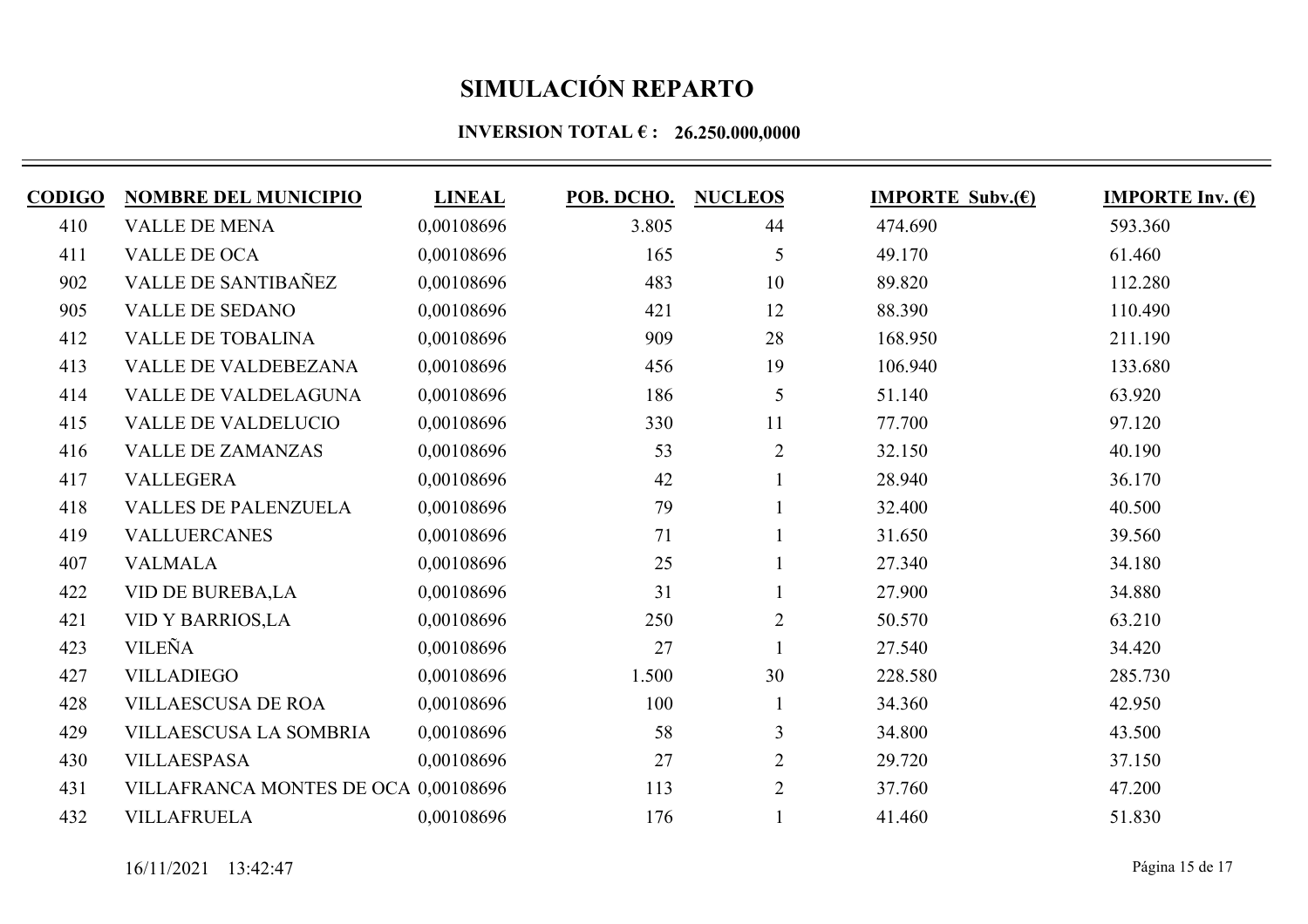| <b>CODIGO</b> | <b>NOMBRE DEL MUNICIPIO</b>     | <b>LINEAL</b> | POB. DCHO. | <b>NUCLEOS</b> | <b>IMPORTE Subv.</b> $(\epsilon)$ | <b>IMPORTE Inv.</b> $(\epsilon)$ |
|---------------|---------------------------------|---------------|------------|----------------|-----------------------------------|----------------------------------|
| 433           | <b>VILLAGALIJO</b>              | 0,00108696    | 61         | 3              | 35.080                            | 43.850                           |
| 434           | <b>VILLAGONZALO PEDERNALES</b>  | 0,00108696    | 1.859      |                | 198.850                           | 248.560                          |
| 437           | <b>VILLAHOZ</b>                 | 0,00108696    | 287        |                | 51.850                            | 64.810                           |
| 438           | <b>VILLALBA DE DUERO</b>        | 0,00108696    | 705        |                | 90.940                            | 113.670                          |
| 439           | <b>VILLALBILLA DE BURGOS</b>    | 0.00108696    | 1.423      | $\overline{2}$ | 160.260                           | 200.320                          |
| 440           | <b>VILLALBILLA DE GUMIEL</b>    | 0,00108696    | 85         |                | 32.960                            | 41.200                           |
| 441           | <b>VILLALDEMIRO</b>             | 0,00108696    | 97         |                | 34.080                            | 42.600                           |
| 442           | <b>VILLALMANZO</b>              | 0,00108696    | 420        |                | 64.290                            | 80.360                           |
| 443           | <b>VILLAMAYOR DE LOS MONTES</b> | 0,00108696    | 165        |                | 40.440                            | 50.550                           |
| 444           | VILLAMAYOR DE TREVIÑO           | 0,00108696    | 61         |                | 30.710                            | 38.390                           |
| 445           | <b>VILLAMBISTIA</b>             | 0,00108696    | 44         |                | 29.120                            | 36.400                           |
| 446           | VILLAMEDIANILLA                 | 0.00108696    | 11         |                | 26.040                            | 32.550                           |
| 447           | VILLAMIEL DE LA SIERRA          | 0,00108696    | 44         |                | 29.120                            | 36.400                           |
| 448           | <b>VILLANGOMEZ</b>              | 0,00108696    | 217        | $\overline{2}$ | 47.490                            | 59.360                           |
| 449           | VILLANUEVA DE ARGAÑO            | 0,00108696    | 114        |                | 35.670                            | 44.590                           |
| 450           | <b>VILLANUEVA DE CARAZO</b>     | 0,00108696    | 26         |                | 27.440                            | 34.300                           |
| 451           | <b>VILLANUEVA DE GUMIEL</b>     | 0,00108696    | 273        |                | 50.540                            | 63.170                           |
| 454           | <b>VILLANUEVA DE TEBA</b>       | 0,00108696    | 41         |                | 28.840                            | 36.050                           |
| 456           | <b>VILLAQUIRAN DE INFANTES</b>  | 0,00108696    | 160        | $\overline{2}$ | 42.150                            | 52.690                           |
| 455           | VILLAQUIRAN DE LA PUEBLA        | 0,00108696    | 46         |                | 29.310                            | 36.640                           |
| 903           | VILLARCAYO MERINDAD C.V         | 0,00108696    | 4.011      | 27             | 456.840                           | 571.050                          |
| 458           | <b>VILLARIEZO</b>               | 0,00108696    | 645        |                | 85.330                            | 106.660                          |
|               |                                 |               |            |                |                                   |                                  |